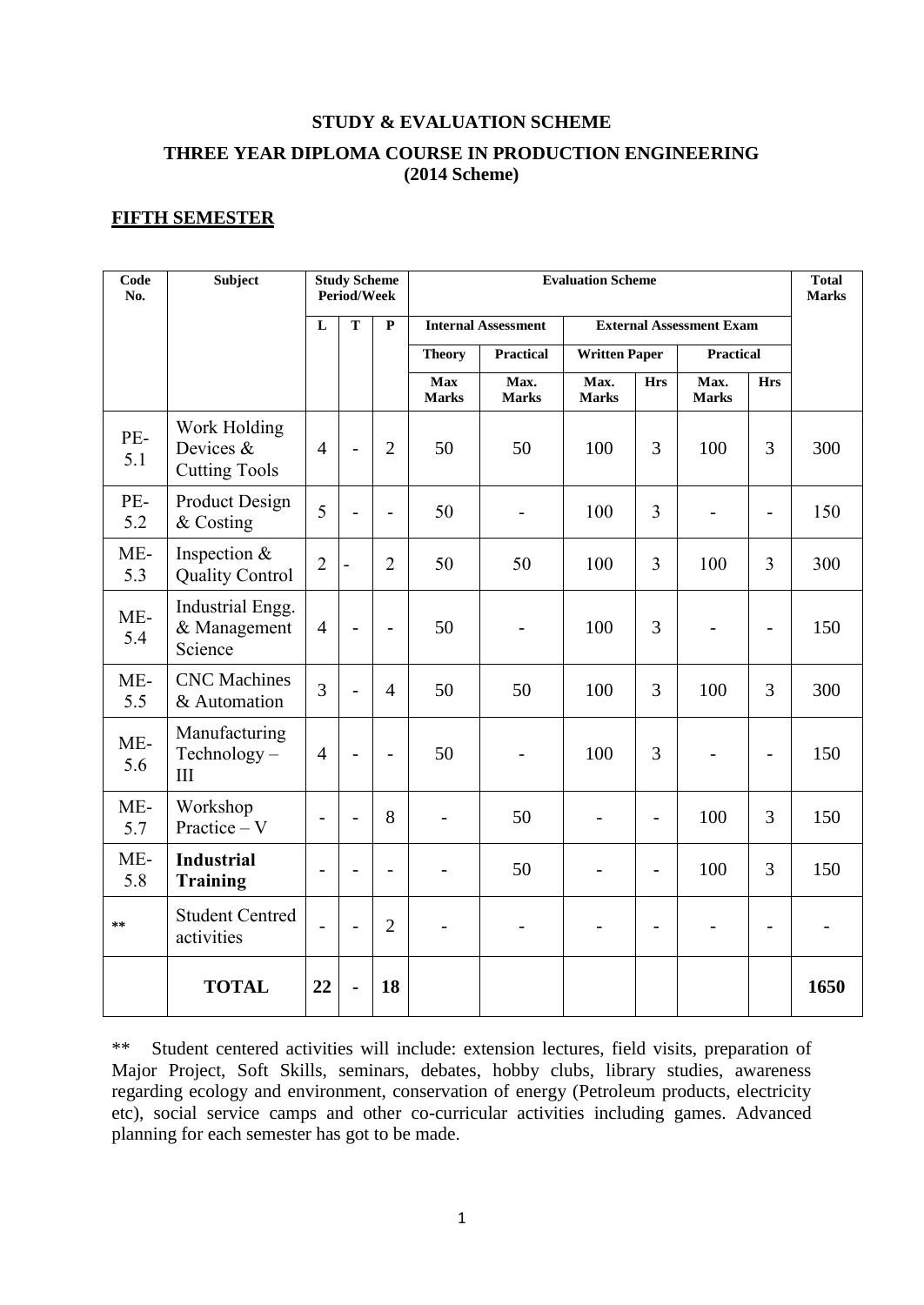### **PE-5.1 WORK HOLDING DEVICES AND DIES**

| L                       | T | ${\bf P}$    |
|-------------------------|---|--------------|
| $\overline{\mathbf{4}}$ |   | $\mathbf{2}$ |

# **RATIONAL**

Diploma holder in production engineering are required to work in tool room, tool design section .They are suppose to have knowledge of various work holding devices and dies. This subject aims to impart skills of designing and drawing various work holding devices.

### **Detailed contents**

| 1. | <b>Work Holding Devices</b><br>1.1 Basic requirements of work holding devices<br>1.2 Location: Principles, methods and devices<br>1.3 Clamping: Principles, methods and devices                                                                          | $(10\%)$ |
|----|----------------------------------------------------------------------------------------------------------------------------------------------------------------------------------------------------------------------------------------------------------|----------|
| 2. | <b>Drill Jigs</b><br>2.1 Definition and types of Drilling Jigs<br>2.2 Chip Formation in Drilling operation<br>2.3 General Considerations in the Design of Drill Jigs<br>2.4 Jig Bush, Slip Bush etc.<br>2.5 Drill Jigs, and Modern Manufacturing Methods | (15%)    |
| 3. | <b>Design of Fixtures</b><br>3.1 Fixtures and Economics<br>3.2 Types of Fixtures<br>3.3 Milling Fixtures<br>3.4 Boring Fixtures<br>3.5 Broaching Fixtures<br>3.6 Turning Fixtures<br>3.7 Grinding Fixture                                                | (15%)    |
| 4. | <b>Types of dies</b><br>4.1 Die operation, fundamentals of die design<br>4.2 Die set<br>4.3Die shoe<br>4.4Die Clearances<br>4.5 Blanking and Piercing dies<br>4.6 Compound die<br>4.7 Progressive die<br>4.8 Combination die                             | (15%)    |
| 5. | <b>Design of Die and punches</b><br>5.1Punch and die mounting<br>5.2Stipper                                                                                                                                                                              | (15%)    |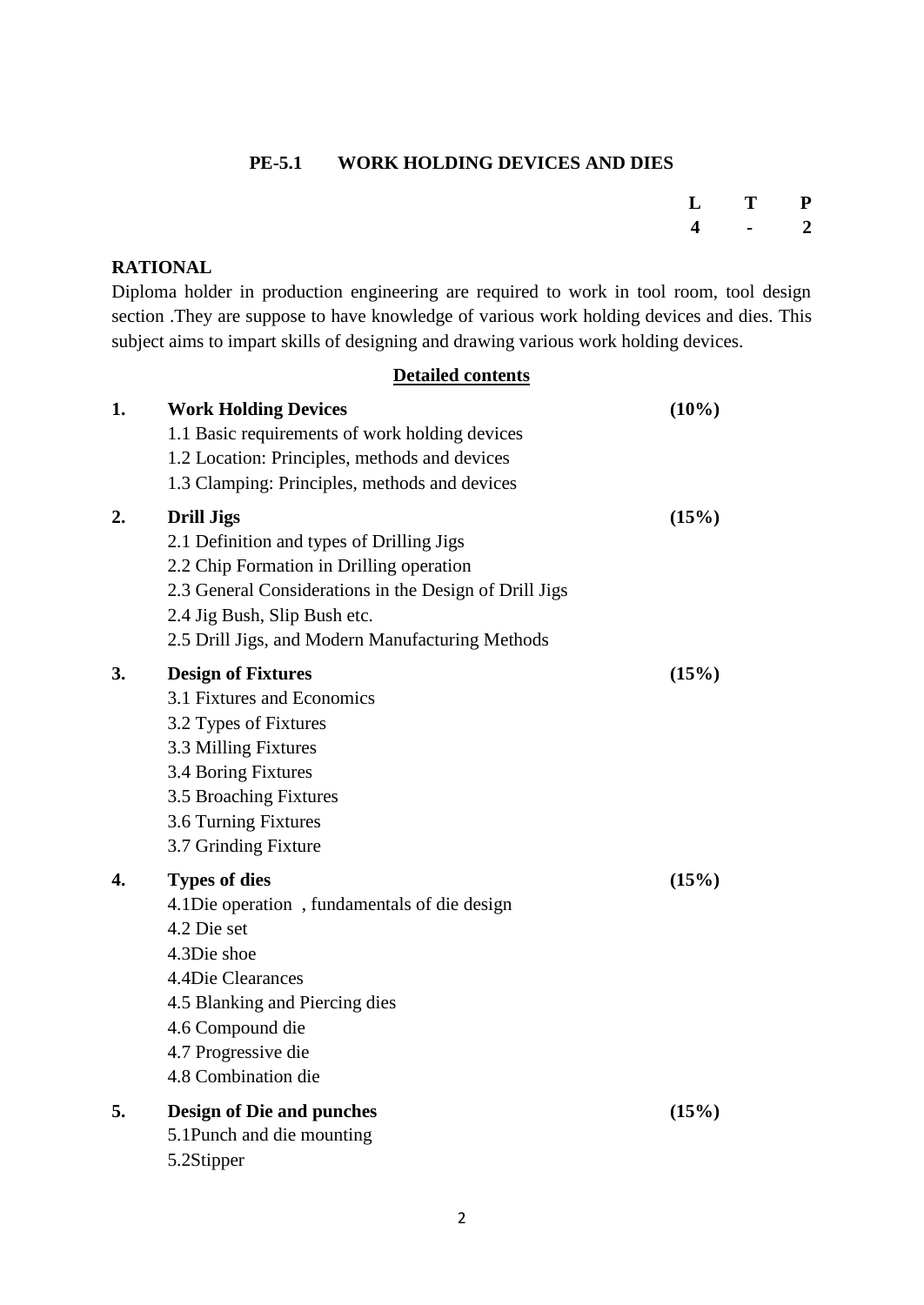|    | 5.3 Pilots                             |          |
|----|----------------------------------------|----------|
|    | 5.4 Feeder detectors                   |          |
|    | 5.5 Pressure pads                      |          |
|    | 5.6 Knock –out system                  |          |
|    | 5.7 Strip layout                       |          |
| 6. | Design of forming dies                 | $(10\%)$ |
|    | 6.1 Types of forming dies              |          |
|    | 6.2 Forming dies Details               |          |
|    | 6.3 operation sequence of forming dies |          |
| 7. | Design of forging die                  | $(10\%)$ |
|    | 7.1 Types of forging dies              |          |
|    | 7.2 Forging dies Details               |          |
|    | 7.3 Operation sequence of forging dies |          |
| 8. | <b>Injection Moulding dies</b>         | $(10\%)$ |
|    | 8.1 Types of moulds                    |          |
|    | 8.2 Details of injection moulding die  |          |
|    | 8.3 Two plate & three plate mould      |          |

### **LIST OF PRACTICALS**

| Manufacturing of drilling jig | 1. |  |  |  |  |
|-------------------------------|----|--|--|--|--|
|-------------------------------|----|--|--|--|--|

- 2. Manufacturing of milling fixture
- 3. Manufacturing of welding jig
- 4. Manufacturing of blanking Die
- 5. Manufacturing of compound die
- 6. Design & drawing of Progressive Die
- 7. Design & drawing of cup drawing Die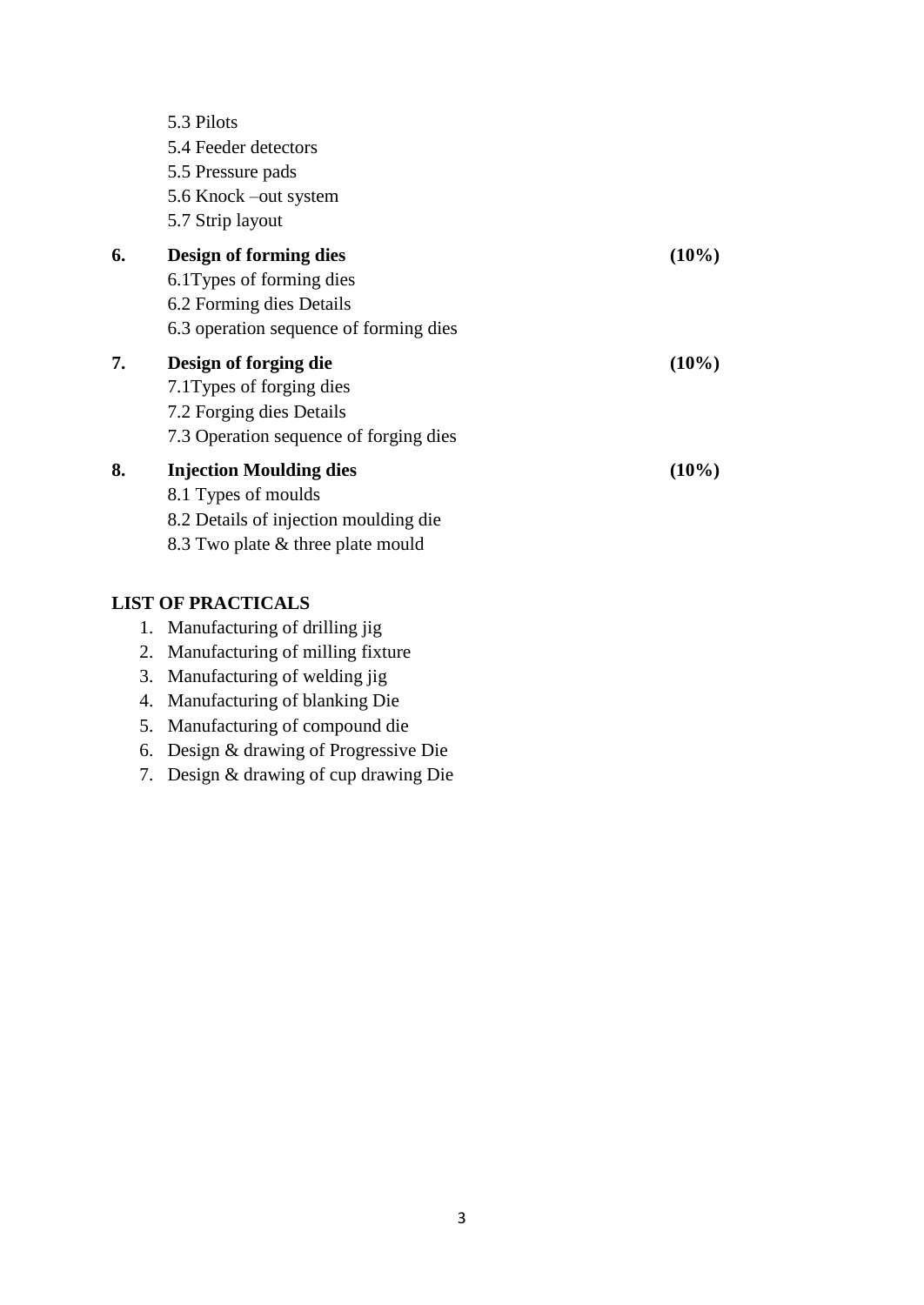### **PE-5.2 PRODUCT DESIGN AND COSTING**

# **L T P 5 - -**

### **RATIONALE**:

For manufacturing any component a production engineer needs the various skills to be will be able to design any component very efficiently and economically design, By going through this subject he will be able to design any component The course aims to introduce and explain the design concepts, methods, tools operations and costing

### **DETAILED CONTENTS**

| 1. | <b>Product Development</b>                                   | (20%)    |
|----|--------------------------------------------------------------|----------|
|    | 1.1 Stages of Product Development                            |          |
|    | 1.21 Factors Influencing Design                              |          |
|    | 1.3 Major Phases of Design                                   |          |
|    | 1.4 Factor of Safety                                         |          |
|    | 1.5 Concept of virtual manufacturing & PTM                   |          |
| 2. | <b>Cost Estimation</b>                                       | (15%)    |
|    | 2.1introduction                                              |          |
|    | 2.2Elements of cost                                          |          |
|    | 2.3 overheads                                                |          |
|    | 2.4 Estimates of Material cost                               |          |
| 3. | <b>Cost Estimation of various of Manufacturing Processes</b> | $(35\%)$ |
|    | 3.1 Machine Shop                                             |          |
|    | 3.2 Forging                                                  |          |
|    | 3.3 Welding                                                  |          |
|    | 3.4Sheet Metal Parts                                         |          |
|    | 3.5 Foundry                                                  |          |
| 4. | Value Analysis & Value Engineering (VAVE)                    | $(10\%)$ |
|    | 4.1 Value analysis                                           |          |
|    | 4.2 Application of value analysis in cost reduction          |          |
|    | 4.3 Importance of ergonomics in product design               |          |
| 5. | <b>Sustainable engineering</b>                               | (20%)    |
|    | 5.1 Sustainable engineering concepts                         |          |
|    | 5.2 Design for environment and for sustainability            |          |
|    | 5.3 An introduction to life-cycle assessment (LCA)           |          |
|    | 5.4 Sustainable manufacturing resources management           |          |
|    |                                                              |          |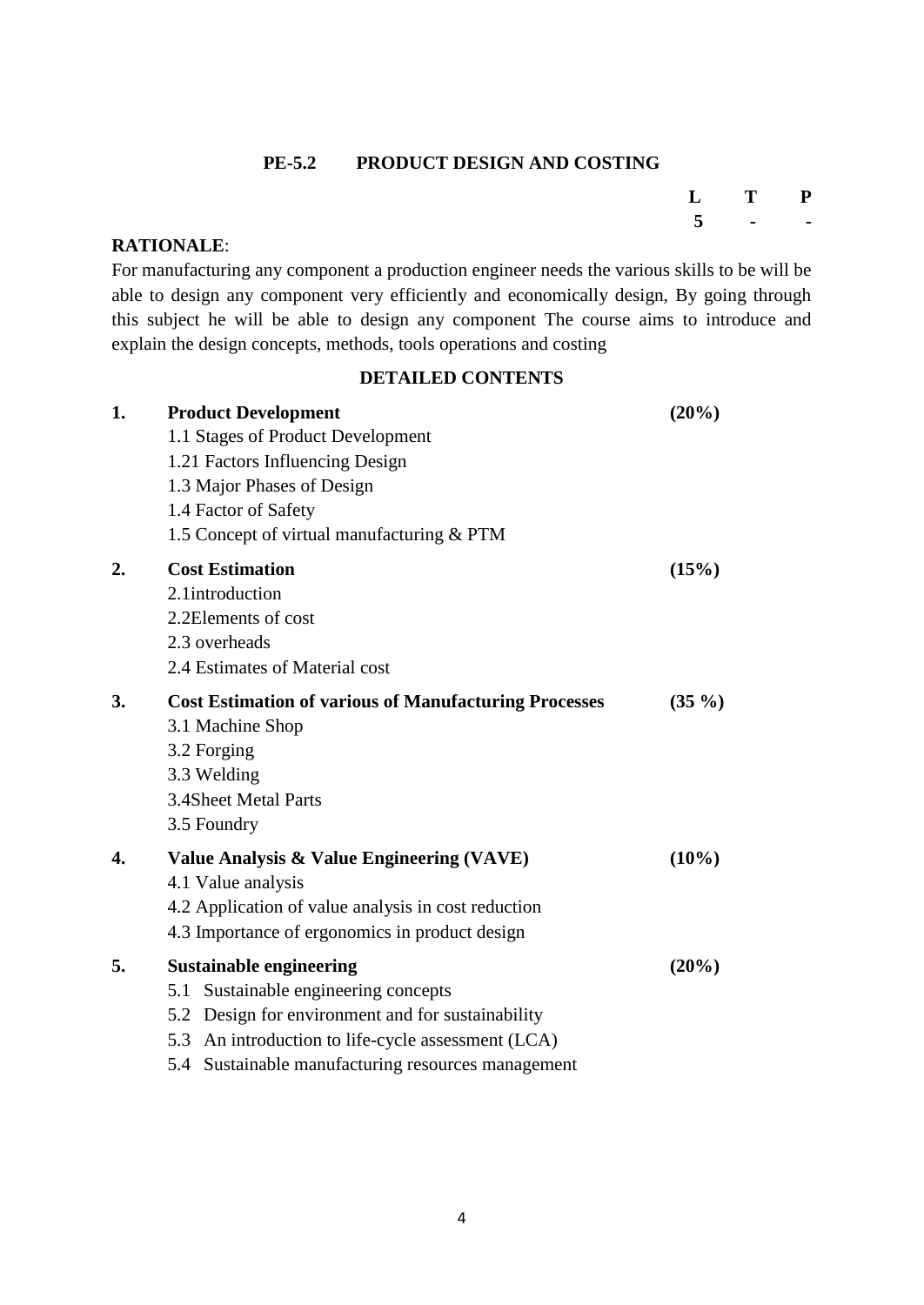# **5.3 INSPECTION AND QUALITY CONTROL**

### **RATIONALE**

Diploma holders in this course are required to measure and inspect for ensuring quality of product. For this purpose, knowledge and skills about standards of measurement, limits, fits and tolerances, types of inspection and various measuring instruments, SQC & quality standards are necessary.

### **Note: Weightage of each topic for external examination is given in the brackets.**

# **1. Introduction to Quality (15%)**

Meaning of Quality. Quality Characteristics. Dimensions of Quality – Quality of Design, Quality of Conformance and Quality of Performance. Concept of Variables and Attributes. Quality Assurance. Quality related costs – Prevention Cost, Appraisal Cost, Internal and External Failure Costs. Tools for Quality Improvement – Flow Charts, Cause and Effect Diagram, Check Sheet, Histograms, Scatter Diagrams, Pareto Analysis and Control Chart

# **2. Some Philosophies and their Impact on Quality (5 %)**

Deming's Wheel. Juran's Quality Trilogy, Crossby's Absolutes of Quality Management. Taguchi"s Quality Loss Function

# **3. Statistical Foundation (10%)**

Concept of Random Variable. Measures of Central Tendency and .Dispersion. Sampling Process.- Advantages and Disadvantages. Basics of Probability Theory. Probability Distributions – Normal Distribution, Binomial Distribution and Poisson Distribution along with their respective tables.

# **4. Statistical Quality Control (25%)**

Meaning and importance of SQC. Inherent and Assignable sources of Quality Variations. Control Charts for Variables -  $\overline{X}$  and R charts. Control Charts for Attributes – p, np and c charts. Process Capability Analysis – Determination of Statistical Tolerance Limits. Different possibilities of statistically capable and incapable process. Process Capability Indices  $-C_p$  and  $C_{pk}$ 

# **5 Acceptance Sampling (20%)**

Concept of Acceptance Sampling and comparison with 100% inspection. Different types of Sampling Plans. Operating Characteristic (OC) Curve – Importance and Significance. Concept of Producer's Risk and Consumer's Risk. Concepts of AQL, AOQL, IQL and LTPD.

# **6. Total Quality Management (20%)**

# **L T P 2 - 2**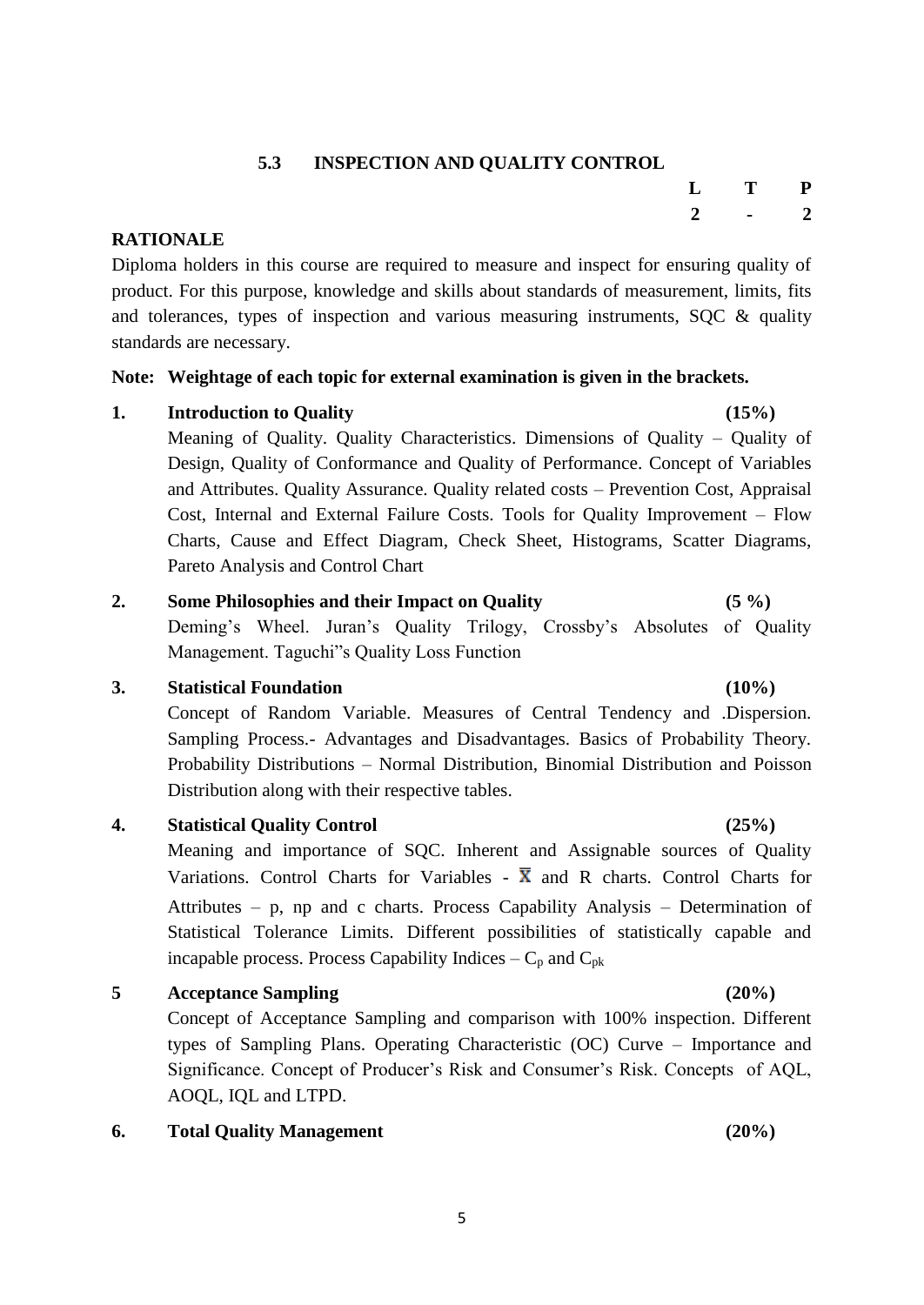- 6.1 Principles of TQM: Customer Focus, Commitment by Top Management, Continuous Improvement, Quality Circles, Employee Empowerment, Principle of JIDOKA.
- 6.2 Quality Audit: Quality Audit Practices. Lead Assessor and Certification
- 6.3 Six Sigma: Statistical meaning of six sigma. System Improvement Methodology. DMAIC Cycle. Yellow Belt, Green Belt and Black Belt Certification.
- **7. ISO 9000 and other Quality Standards (5%)** Concept of Quality Standards. 1SO 9000 and 14000 standards. Necessity of ISO Certification. Other Quality Standards.

# **List of Practical:**

| 1. |                                               | Calculation of mean and standard deviation of the quality                           |  |  |  |  |
|----|-----------------------------------------------|-------------------------------------------------------------------------------------|--|--|--|--|
|    | characteristic for a given set of components. |                                                                                     |  |  |  |  |
| 2. |                                               | Construction of $\overline{X}$ and R chart of the quality characteristic of a given |  |  |  |  |
|    | set of components                             |                                                                                     |  |  |  |  |
| 3. |                                               | Construction of p chart of the quality characteristic of a given set of             |  |  |  |  |
|    | components                                    |                                                                                     |  |  |  |  |
| 4. |                                               | Construction of np chart of the quality characteristic of a given set               |  |  |  |  |
|    | of components                                 |                                                                                     |  |  |  |  |
| 5. |                                               | Construction of c chart of the quality characteristic of a given set of             |  |  |  |  |
|    | components                                    |                                                                                     |  |  |  |  |
| 6. |                                               | Construction of OC curve for a given single sampling plan.                          |  |  |  |  |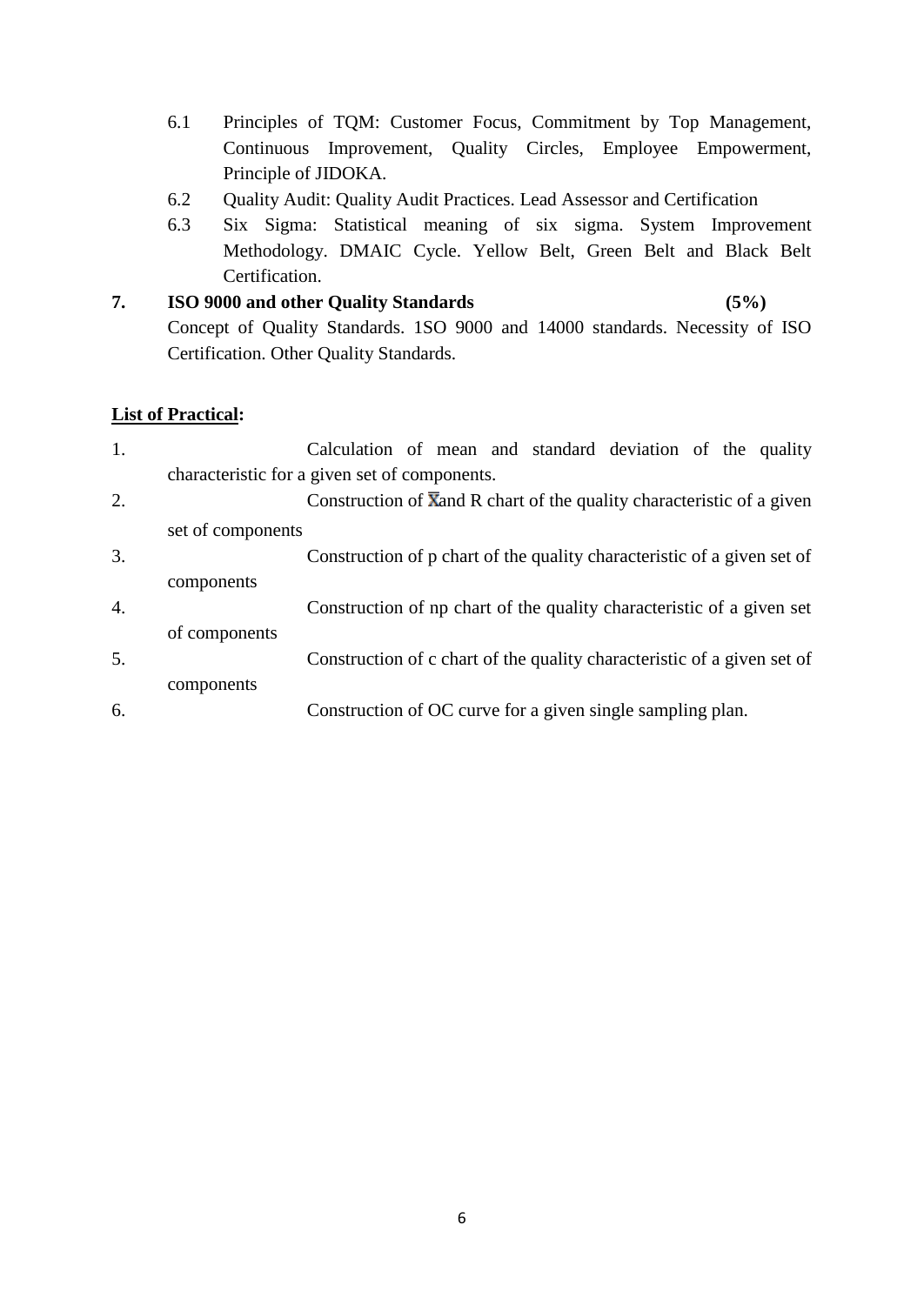# **5.4 INDUSTRIAL ENGINEERING AND MANAGEMENT SCIENCE**

### **RATIONALE**

Diploma holders in mechanical engineering are responsible for controlling production and quality of the product on the shop floor as well as be responsible for production, planning and control. He is also required to supervise erection, installation and maintenance of equipment including material handling and undertake work study for better utilization of resources. He is also required to lead a team of workers and motivate them towards realization of organizational objectives. For this purpose, knowledge and skills about these topics need to be imparted to them. This subject aims at development of competencies to prepare material. Equipment and production control schedules and maintain required quality levels. In addition, it will also help in developing skills in erection, installation and testing of equipment.

### **Note: Weightage of each topic for external examination is given in the brackets.**

### **DETAILED CONTENTS**

### **1. Management Science 10 %**

Introduction to Management – Definitions and Characteristics of Management. Leadership - Styles,, Functions and Qualities of a Leader, Manager as a Team Leader. Levels of Management. Managerial Skills – Technical, Conceptual and Human Relation skills. Scientific Management Theory (as given by F. W. Taylor). Principles of Management (as given by Henry Fayol). Functions of Management – Planning, Organizing, Directing, Controlling and Staffing. Systems Approach to Management

### **2. Organization 10 %**

Introduction to Organization. The Process of Organizing. Principles of Organization. Organization Structures – Line, Functional, Line and Staff and Project Organization. Methods of Departmentalization - By Function, Process, Product and Geography. Forms of Business Ownership – Proprietorship, Partnership, Private and Public Enterprises, Cooperative Societies

### **3. Productivity 10 %**

Introduction to Productivity. Types of Productivity Measurement – Concept of Aggregate Productivity. Factors affecting Productivity. Methods of Improving Productivity. Job Evaluation – different methods of Job Evaluation. Wages – Types of Wage Plans. Incentive Schemes. Merit Rating

### **4. Work Study 25 %**

Introduction to Work Study. Method Study – Basic Procedure and Steps involved. Information Collection and recording Techniques in Method Study- Process Chart

**L T P 4 - -**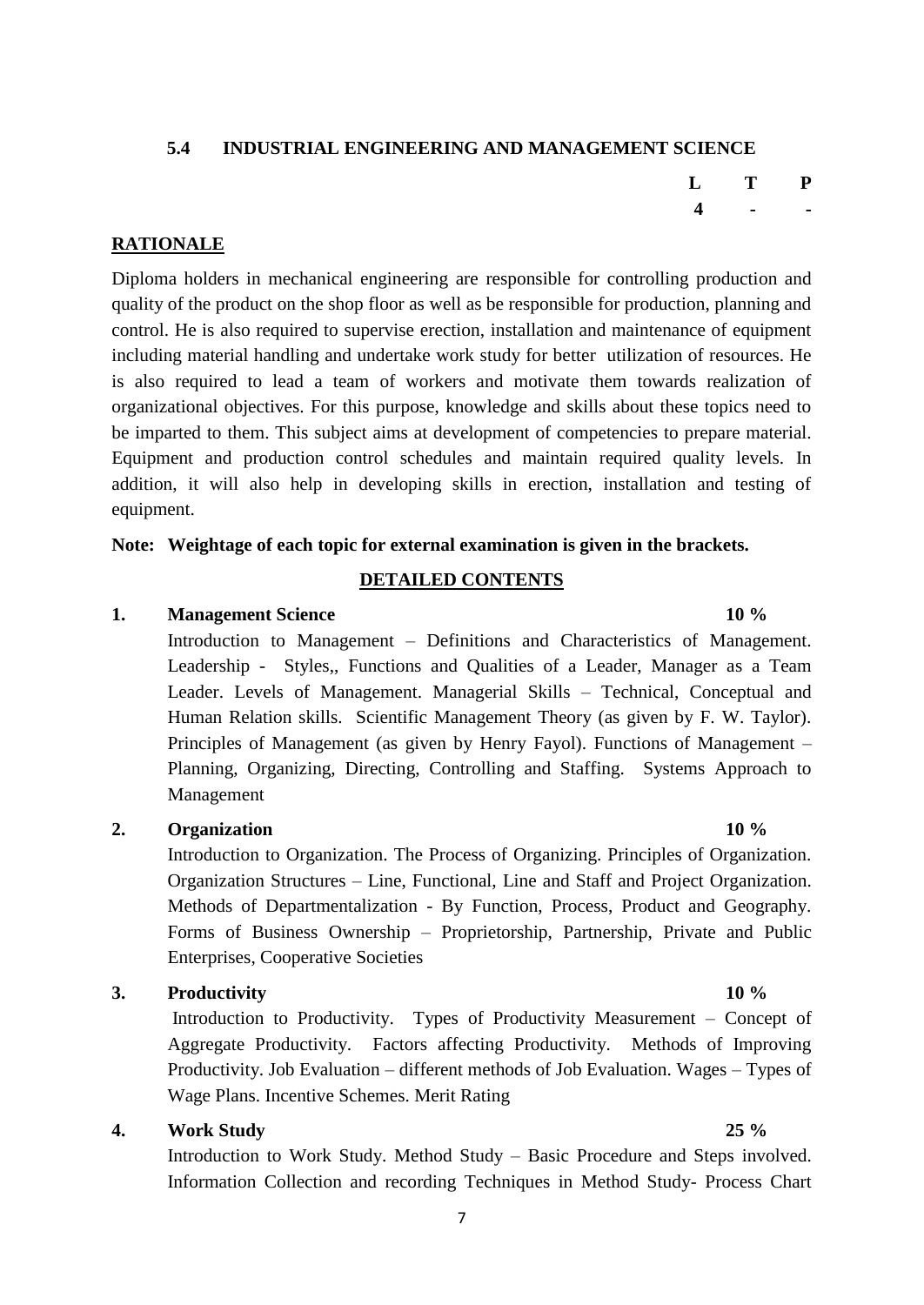Symbols, Operation process Chart, Flow Process Chart, Two Handed Process Chart, Multiple Activity Chart, Flow Process Chart, String Diagram and Travel Chart. Critical Examination. Micromotion Study – use of THERBLIGS. SIMO (Simultaneous Motion) Chart – Cyclograph and Chrono Cyclo Graph. Principles of Motion Economy. Work Measurement – Basic Procedure. Techniques in Work Measurement - Time Study, calculation of Standard Time and different Allowances given. Work Sampling (basic calculation) Predetermined Motion Time System (PMTS) Standard Data and its usage. Performance Rating. Concept of Ergonomics

### **5. Managerial Economics 10 %**

Law of Demand and Supply. Types of Industrial Assets – Current, Fixed and Intangible Assets and Investments. Liabilities of an industrial organization. Concept of Balance Sheet. Components of Costing. Concept of Depreciation .Concept of Break Even Point

### **6. Industrial Psychology 10 %**

Introduction to Psychology. Scope of Industrial Psychology. Motivation - Maslow's Hierarchy of Needs. Human Relations and its importance in Industry. Industrial Relations – Causes of Industrial Disputes. Process of Collective bargaining – Trade Unionism. Workers Participation in Management. Salient features of Industrial Legislations like Factories Act, ESI Act, Boilers Act, Payment of Wages Act, Minimum Wages Act, Workmen Compensation Act and Apprenticeship Act

### **7. Human Resource Management 5 %**

Importance of Human Resources in an Industry. Aims and objectives of Human Resource Management. Staff Development - Development of Human Resource Policy in an organization. Manpower Planning – Steps involved. Training – Identification of Training Need, Training Strategies and Methods

### **8. Industrial Safety 5 %**

Importance of Industrial safety. Causes of Accidents. Safety Awareness and Safety Drills. Safety Devices. Safety Councils and their roles

### **9. Entrepreneurship Development 10 %**

Concept of Entrepreneurship. Need for Entrepreneurship Development. Introduction to Micro, Small and Medium Enterprises (MSME). Entrepreneurial Characteristics – Risk Taking ability. Assessment of Feasibility of the business. – Technical, Economical, Financial, Managerial and Social Feasibilities. Direct and Indirect Taxes. Concept of Cash Flows – NPV and IRR methods. Project Report

### **10. Professional and Business Ethics 5 %**

Professional Ethics. Business Ethics. Human Values for Indian Managers. Role of Professional Bodies. Corporate Social Responsibility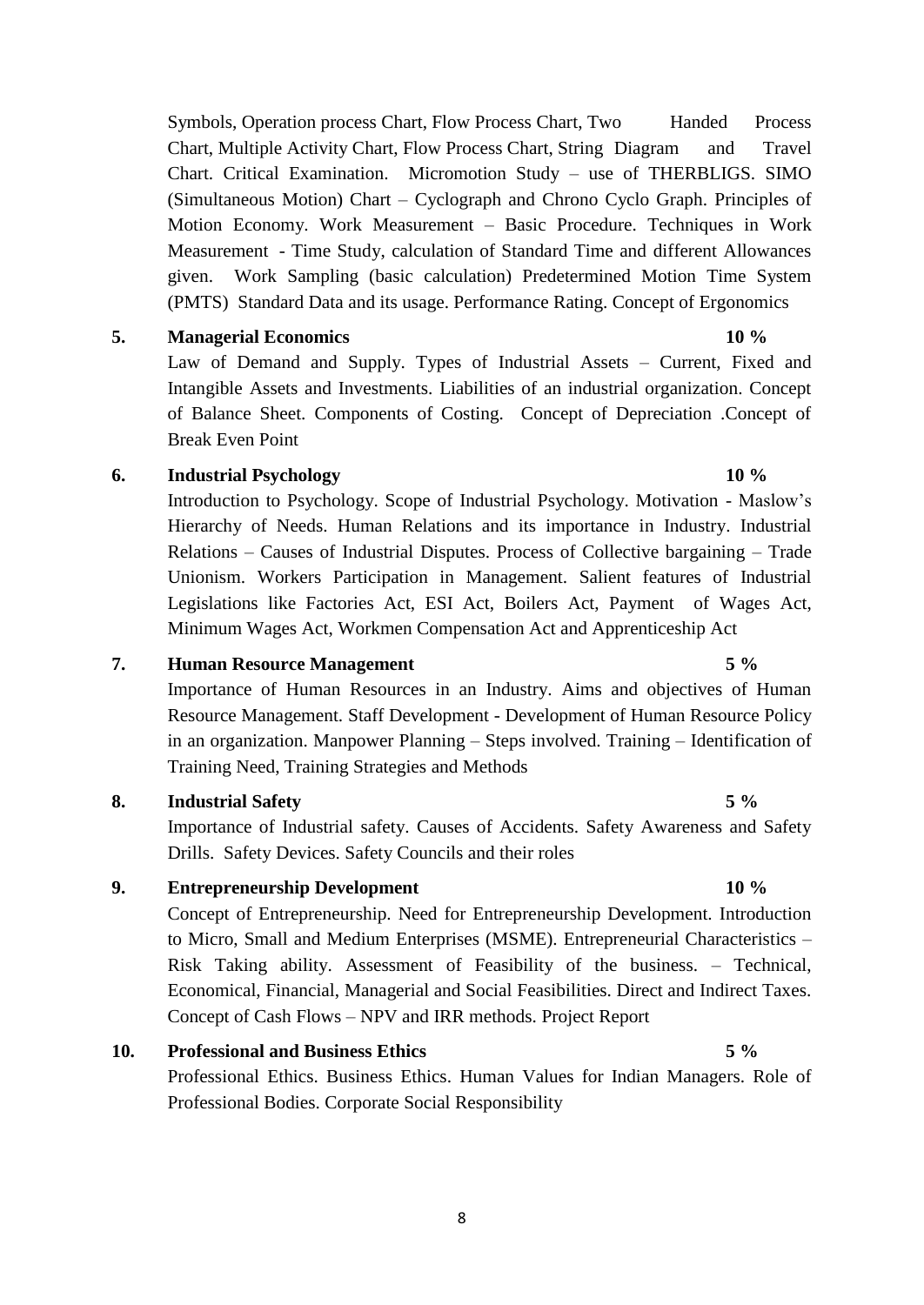# **5.5 CNC MACHINES AND AUTOMATION**

# **RATIONALE**

Diploma holders are required to supervise and handle specialized machines and equipment like CNC machines. For this purpose, knowledge and skills about NC machines, part programming in NC machines and tooling for CNC machines are required to be imparted for enabling them to perform above functions. This subject aims at development of knowledge and skills about CNC machines, tools, equipment and use of high tech machines for increased productivity and quality.

# **Note: Weightage of each topic for external examination is given in the brackets.**

# **DETAILED CONTENTS**

# **1. Introduction (12%)**

Introduction to NC, CNC & DNC, their advantages, disadvantages and applications. Basic components of CNC machines, Machine Control Unit, input devices, selection of components to be machined on CNC machines, Axis identification

### **2. Construction and Tooling (12%)**

Design features, specification of CNC machines, use of slideways, balls, rollers and coatings, motor and leadscrew, swarf removal, safety and guarding devices, various cutting tools for CNC machines, Concept of CNC tool holder, different pallet systems and automatic tool changer system.

### **3. System Devices (26%)**

Control System; Open Loop and Closed Loop System, Concept of Actuators, Transducers and Sensors, Tachometer, LVDT, opto-interrupters, potentiometers for linear and angular position, encoder and decoder and axis drives

# **4. Part Programming (18%)**

Introduction to Part programming, Basic concepts of part programming, NC words, part programming formats, simple programming for rational components, part programming using conned cycles, subroutines and do loops, tool off sets, cutter radius compensation and tool wear compensation.

# **5. Problems in CNC Machines (8%)**

Common problems in CNC machines related to mechanical, electrical and pneumatic, electronic components. Study of common problems and remedies, use of on-time fault finding diagnosis tools in CNC machines.

# **6. Automation and NC system (12%)**

Concept of automation, emerging trends in automation, automatic assembly.

# **L T P 3 - 4**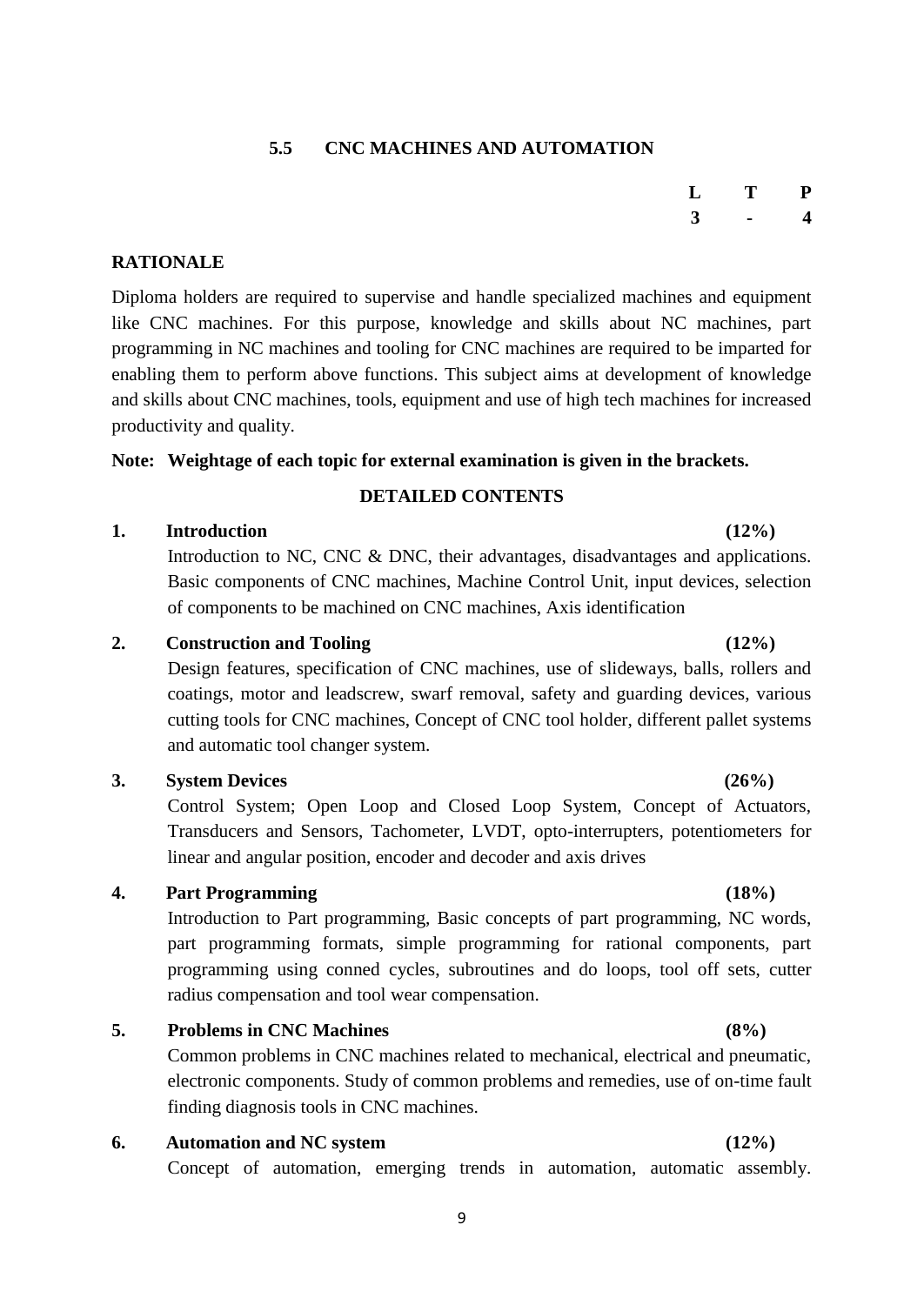Overview of FMS, Group technology, CAD/CAM and CIM.

### **7. Robot Technology (12%)**

Introduction to robotics, basic robot motion and its applications

### **LIST OF PRACTICALS (CNC MACHINES AND AUTOMATION)**

- 1. Study of constructional detail of CNC lathe.
- 2. Study of constructional detail of CNC milling machine.
- 3. Develop a part programme for following lathe operations and make the job on CNC lathe.
	- Plain turning and facing operation
	- Taper turning operation
	- Circular interpolation.
- 4. Develop a part programme for the following milling operation and make the job on CNC milling
	- Plain milling
	- Slot milling
	- Contouring
	- Pocket milling
- 5. Preparation of work instructions for machine operator
- 6. Preparation of preventive maintenance schedule for CNC machine.
- 7. Demonstration through industrial visit for awareness of actual working of FMS in production.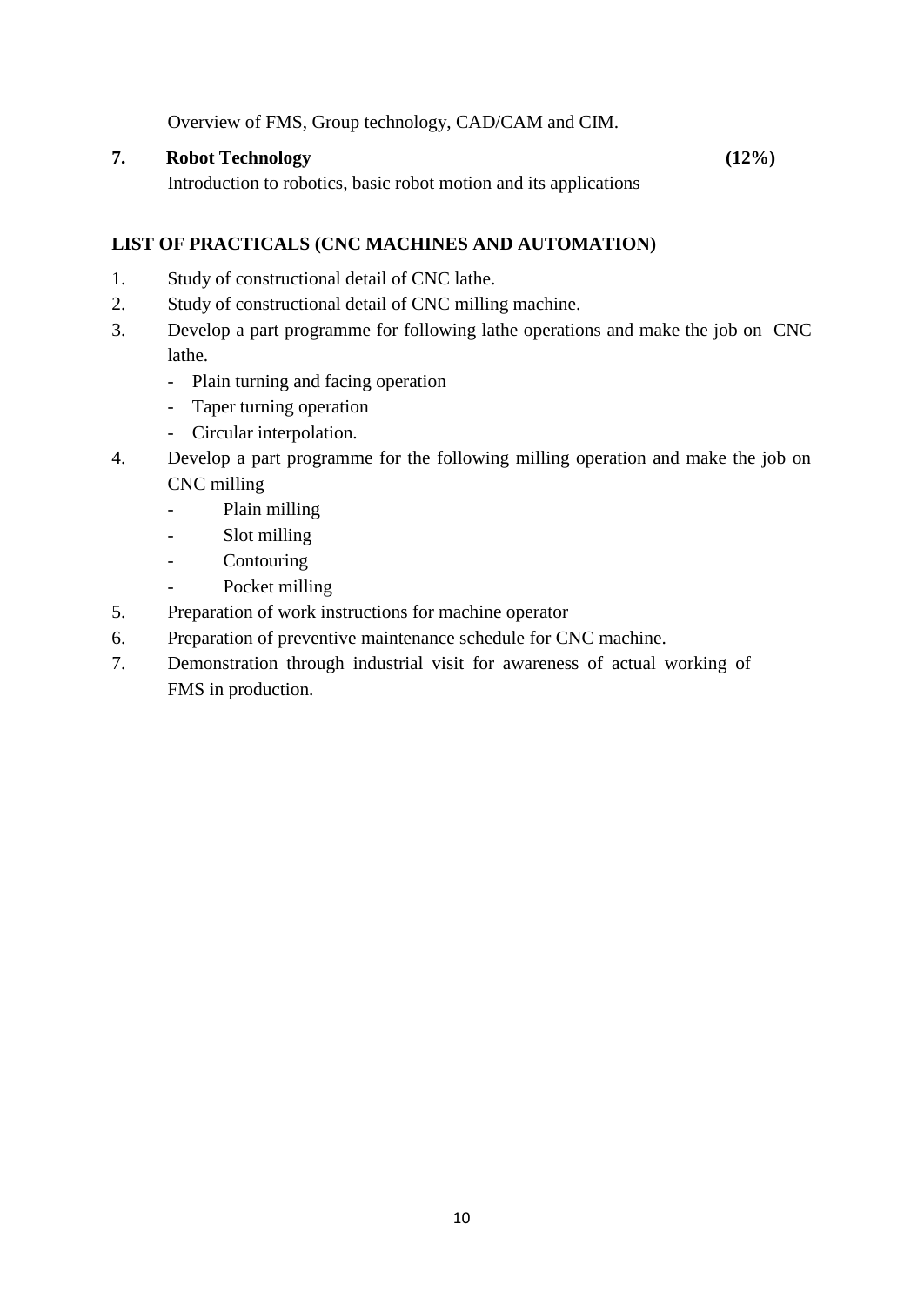# **5.6 MANUFACTURING TECHNOLOGY - III**

### **RATIONALE**

Diploma holders are responsible for supervising production processes to achieve production targets and for optimal utilization of resources. For this purpose, knowledge about various machining processes and modern machining methods is required to be imparted. Hence the subject of workshop technology.

### **Note: Weightage of each topic for external examination is given in the brackets.**

### **DETAILED CONTENTS**

### **1. Milling (25%)**

- 1.1 Specification and working principle of milling machine
- 1.2 Classification, brief description and applications of milling machine
- 1.3 Main parts of column and knee type milling machine
- 1.4 Milling machine accessories and attachment Arbors, adaptors, collets, vices, circular table, indexing head and tail stock, vertical milling attachment
- 1.5 Milling methods up milling and down milling
- 1.6 Identification of different milling cutters and work mandrels
- 1.7 Work holding devices
- 1.8 Milling operations face milling, angular milling, form milling, straddle milling and gang milling.
- 1.9 Cutting parameters
- 1.10 Indexing on dividing heads, plain and universal dividing heads.
- 1.11 Indexing methods: direct, Plain or simple, compound, differential and angular indexing, numerical problems on indexing.

### **2. Grinding (20%)**

- 2.1 Purpose of grinding
- 2.2 Various elements of grinding wheel Abrasive, Grade, structure, Bond
- 2.3 Common wheel shapes and types of wheel built up wheels, mounted wheels and diamond wheels. Specification of grinding wheels as per BIS.
- 2.4 Truing, dressing, balancing and mounting of wheel.
- 2.5 Grinding methods Surface grinding, cylindrical grinding and centreless grinding.
- 2.6 Grinding machine Cylindrical grinder, surface grinder, internal grinder, centreless grinder, tool and cutter grinder.
- 2.7 Selection of grinding wheel

### **3. Gear Manufacturing and Finishing Processes (5%)**

3.1 Gear hobbing

**L T P 4 - -**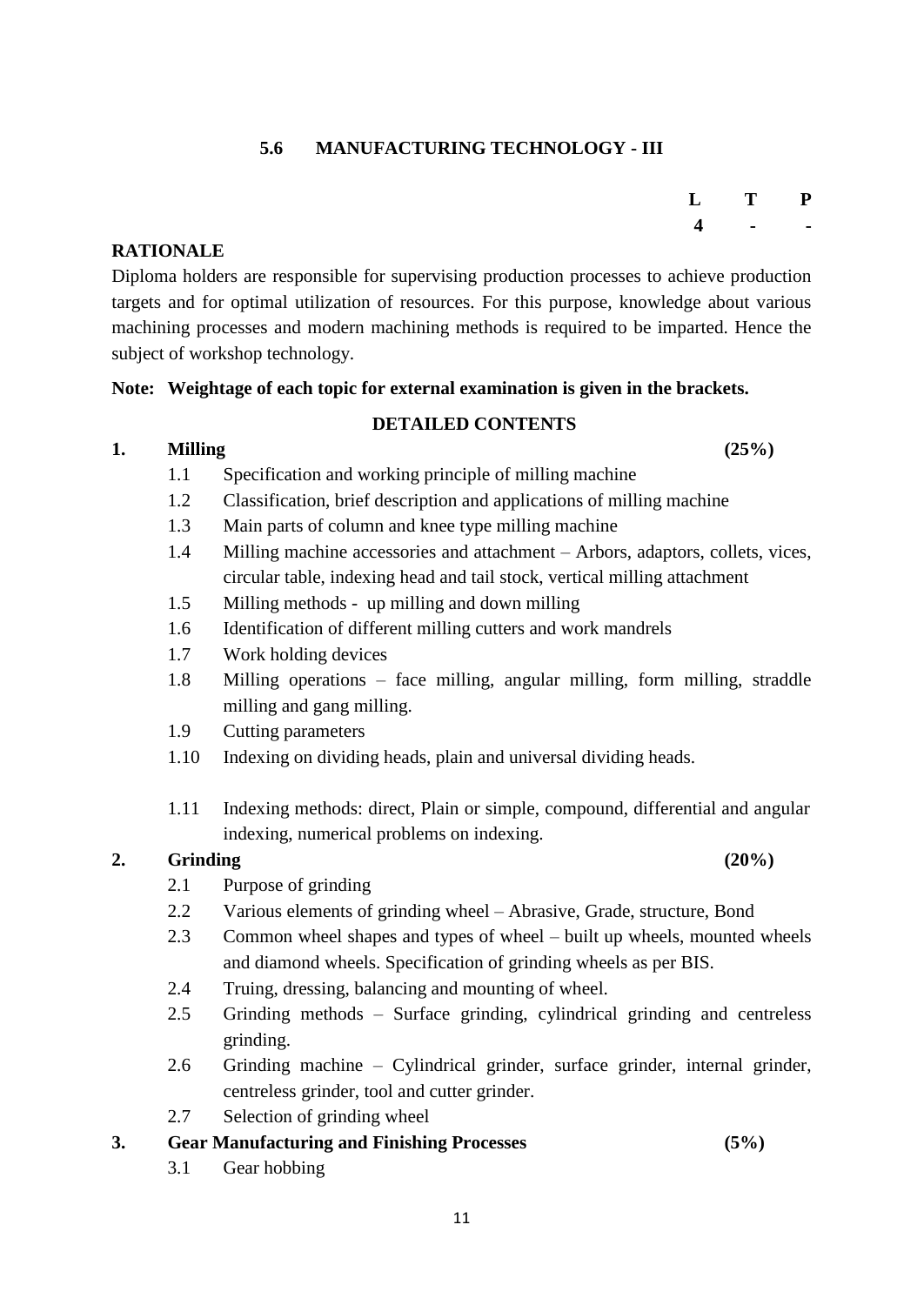### 3.2 Gear shaping

# **4. Modern Machining Processes (20%)**

- 4.1 Mechanical Process Ultrasonic machining (USM): Introduction, principle, process, advantages and limitations, applications
- 4.2 Electro Chemical Processes Electro chemical machining (ECM) Fundamental principle, process, applications, Electro chemical Grinding (ECG) – Fundamental principle, process, application
- 4.3 Electrical Discharge Machining (EDM) Introduction, basic EDM circuit, Principle, metal removing rate, dielectric fluid, applications
- 4.4 Laser beam machining (LBM) Introduction, machining process and applications
- 4.5 Electro beam machining (EBM)- Introduction, principle, process and applications

### **5. Presses and press tools (10%)**

- 5.1 Types of presses, their applications, types of press operations.
- 5.2 Types of dies
- 5.3 Types of die sets
- 5.4 Punches
- 5.5 Pads
- 5.6 Die clearance
- 5.7 Stripper plates
- 5.8 Stops
- 5.9 Pilots

# **6. Metal Finishing Processes (20%)**

- 6.1 Purpose of finishing surfaces.
- 6.2 Surface roughness-Definition and units
- 6.3 Honing Process, its applications
- 6.4 Description of hones.
- 6.5 Brief idea of honing machines.
- 6.6 Lapping process, its applications.
- 6.7 Description of lapping compounds and tools.
- 6.8 Brief idea of lapping machines.
- 6.9 Super finishing process, its applications.
- 6.10 Polishing
- 6.11 Buffing
- 6.12 Concept of electroplating, galvanizing, powder coating